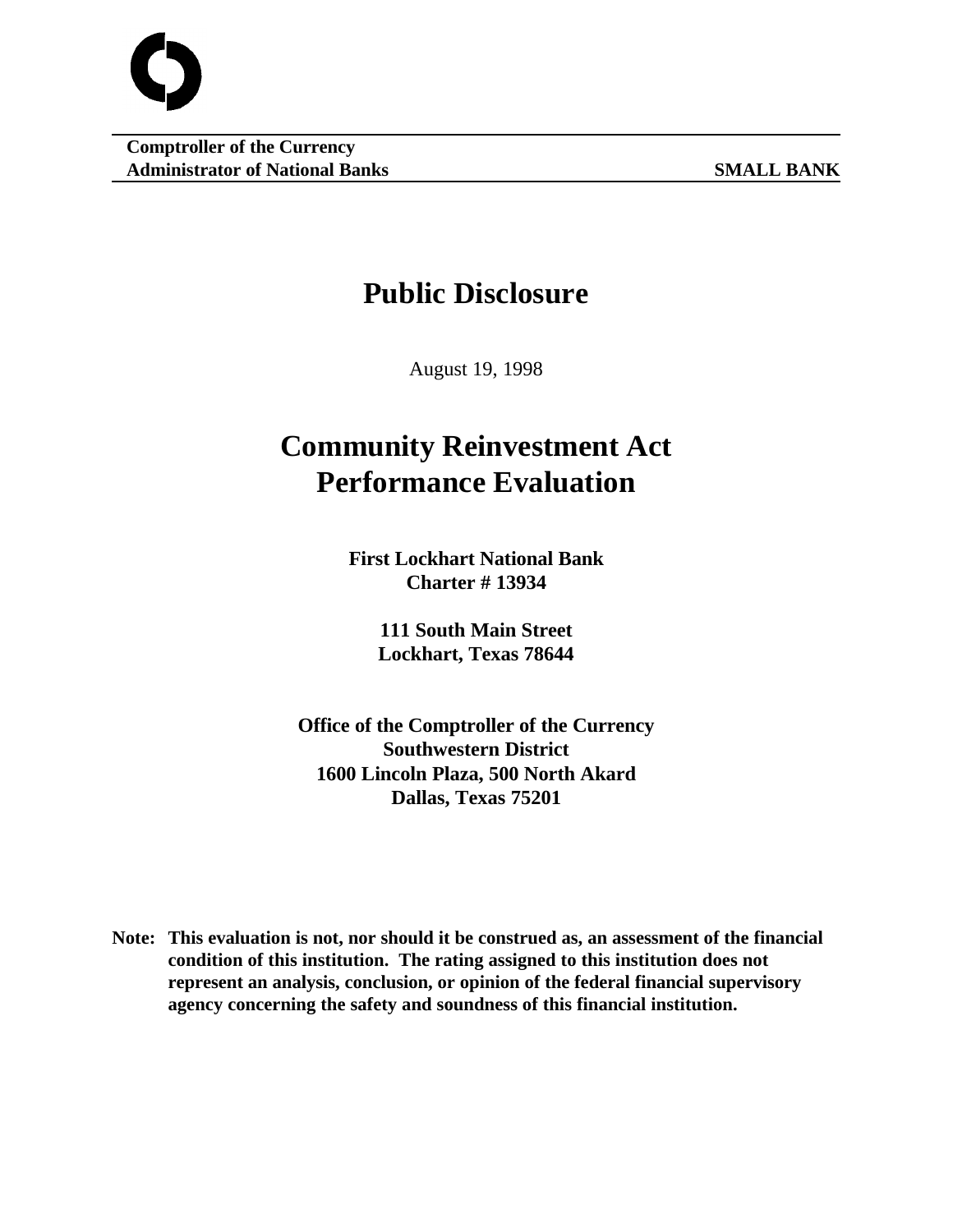# **General Information**

*The Community Reinvestment Act (CRA) requires each federal financial supervisory agency to use its authority when examining financial institutions subject to its supervision to assess the institution's record of meeting the credit needs of its entire community, including low- and moderate-income neighborhoods, consistent with the safe and sound operation of the institution. Upon conclusion of such examination, the agency must prepare a written evaluation of the institution's record of meeting the credit needs of its community.* 

*This document is an evaluation of the CRA performance of First Lockhart National Bank (FLNB), Lockhart, Texas, as prepared by the Office of the Comptroller of the Currency (OCC), the institution's supervisory agency, as of August 27, 1998. The agency rates the CRA performance of an institution consistent with the provisions set forth in Appendix A to 12 C.F.R. Part 25.*

**Institution's CRA Rating:** This institution is rated **"SATISFACTORY."**

FLNB's lending performance reflects a satisfactory responsiveness to community credit needs. The following information highlights the bank's performance.

- The loan-to-deposit (LTD) ratio is reasonable given the bank's size, financial condition, and assessment area credit needs. FLNB's LTD ratio, as of June 30, 1998, is 41.5%.
- C A majority of the number of loans originated are within the bank's assessment area.
- The distribution of borrowers reflects an excellent penetration to individuals of different incomes and businesses of varying sizes.
- The geographic distribution of loans reflects a reasonable dispersion throughout the assessment area.
- There have been no complaints with respect to FLNB's CRA performance.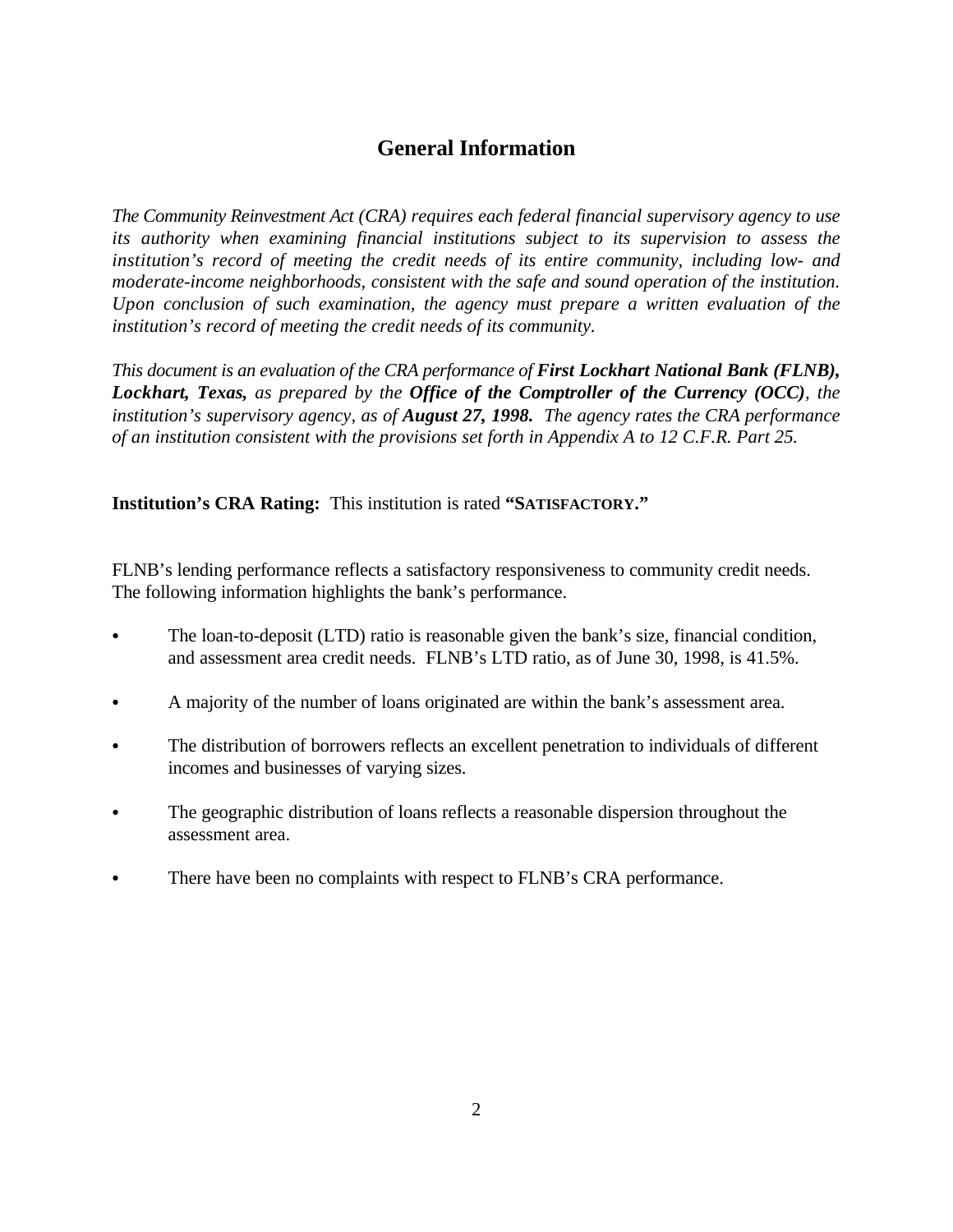The following table indicates the performance level of **First Lockhart National Bank, Lockhart, Texas,** with respect to each of the five performance criteria.

| <b>SMALL</b><br><b>INSTITUTION</b><br><b>ASSESSMENT</b><br><b>CRITERIA</b>                                                | <b>First-Lockhart National Bank</b><br><b>PERFORMANCE LEVELS</b>                                                   |                                                                                                        |  |  |  |  |  |  |
|---------------------------------------------------------------------------------------------------------------------------|--------------------------------------------------------------------------------------------------------------------|--------------------------------------------------------------------------------------------------------|--|--|--|--|--|--|
|                                                                                                                           | <b>Exceeds</b><br><b>Standards</b><br>for<br><b>Satisfactory</b><br><b>Performance</b>                             | <b>Does Not</b><br><b>Meet</b><br><b>Standards</b><br>for<br><b>Satisfactory</b><br><b>Performance</b> |  |  |  |  |  |  |
| Loan to Deposit<br>Ratio                                                                                                  |                                                                                                                    | X                                                                                                      |  |  |  |  |  |  |
| Lending in<br><b>Assessment</b><br>Area                                                                                   |                                                                                                                    | X                                                                                                      |  |  |  |  |  |  |
| Lending to<br><b>Borrowers</b> of<br><b>Different</b><br>Incomes and to<br><b>Businesses of</b><br><b>Different Sizes</b> | X                                                                                                                  |                                                                                                        |  |  |  |  |  |  |
| Geographic<br><b>Distribution</b><br>of Loans                                                                             |                                                                                                                    | X                                                                                                      |  |  |  |  |  |  |
| Response to<br>Complaints                                                                                                 | FLNB has not received any complaints<br>relating to its CRA performance<br>since the February 16, 1995 evaluation. |                                                                                                        |  |  |  |  |  |  |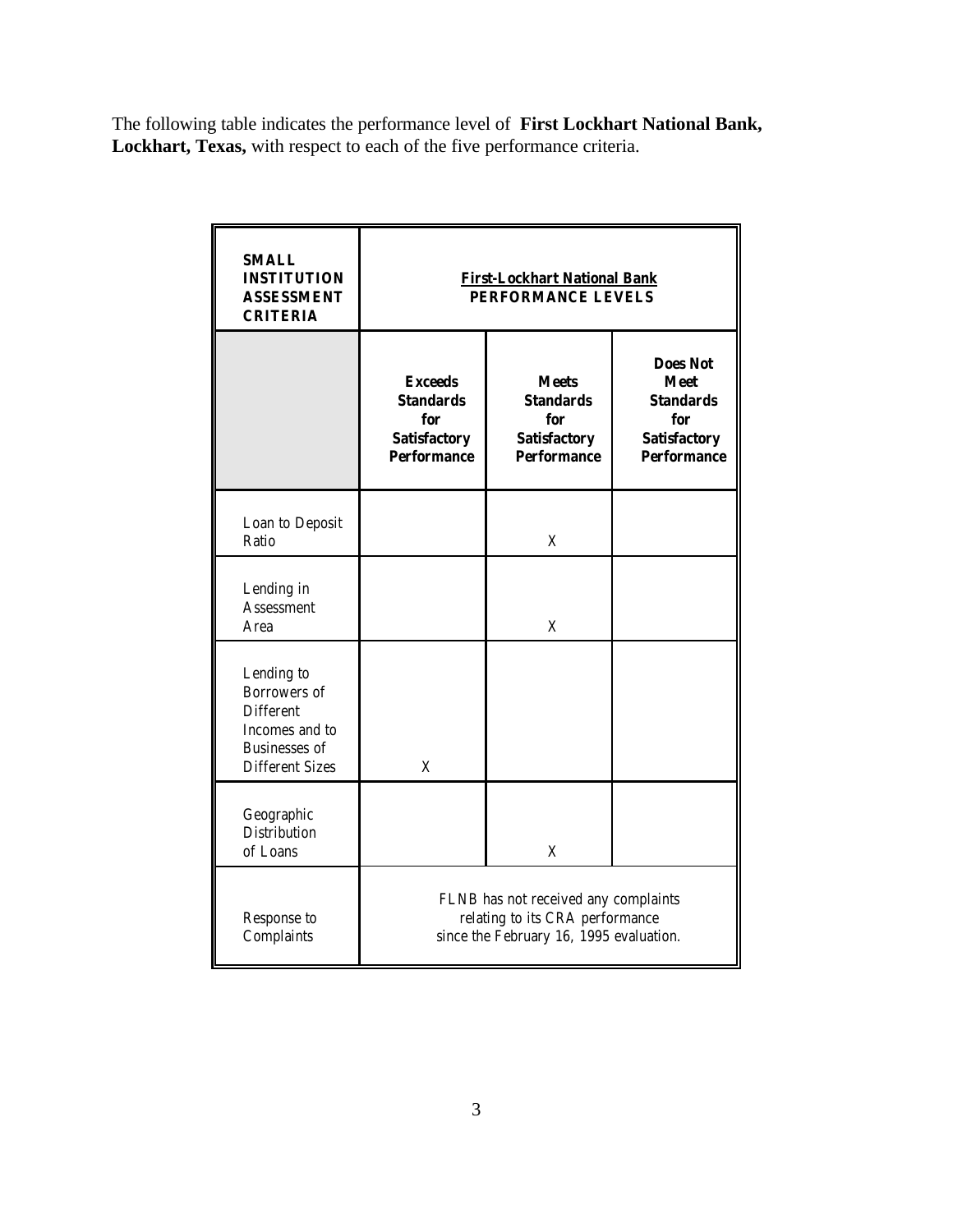# **DESCRIPTION OF INSTITUTION**

FLNB is a full-service community bank having total assets of \$105 million, as of June 30, 1998. The bank is locally owned by a one-bank holding company, Lockhart Bancshares, Inc. The main banking facility is located in downtown Lockhart. There are two motor bank locations and four automatic teller machine (ATM) sites within Caldwell County.

The bank's primary mission is to provide a wide array of banking products to the citizens and businesses of Lockhart, Texas, and Caldwell County. Lending is centered in residential real estate, consumer, agriculture, and small business loans. The following reflects a detailed breakdown of FLNB's loan portfolio as of June 30, 1998:

| <b>Loan Type</b>                    | <b>Dollar Amount (000's)</b> | % of Total Loans |  |  |  |  |
|-------------------------------------|------------------------------|------------------|--|--|--|--|
| 1-4 Family Residential Loans        | 11,897                       | 29.8%            |  |  |  |  |
| <b>Consumer Loans</b>               | 4,147                        | 10.4%            |  |  |  |  |
| <b>Agricultural Loans</b>           | 8,751                        | 21.9%            |  |  |  |  |
| <b>Commercial Loans</b>             | 7,377                        | 18.5%            |  |  |  |  |
| <b>Commercial Real Estate Loans</b> | 6,826                        | 17.1%            |  |  |  |  |
| All Other Loans                     | 940                          | 2.3%             |  |  |  |  |
| <b>Total</b>                        | 39,938                       | 100%             |  |  |  |  |

# **DESCRIPTION OF ASSESSMENT AREA**

FLNB has designated Caldwell County as its assessment area. Caldwell County is part of the Austin-San Marcos Metropolitan Statistical Area (MSA). Principal communities located in the assessment area include Lockhart, Luling, Martindale, Dale, and Maxwell.

The 1990 US Census indicates that the assessment area has a population of 26,392. Housing units in the assessment area total 10,123 with an 86% occupancy rate. Characteristics of housing units reflect 76% single-family residences, 17% mobile homes, and 3% multi-family. Occupancy data indicates that 59% of housing units are owner-occupied and 27% are renter-occupied. The median housing value is \$44,219 and the median year built is 1971.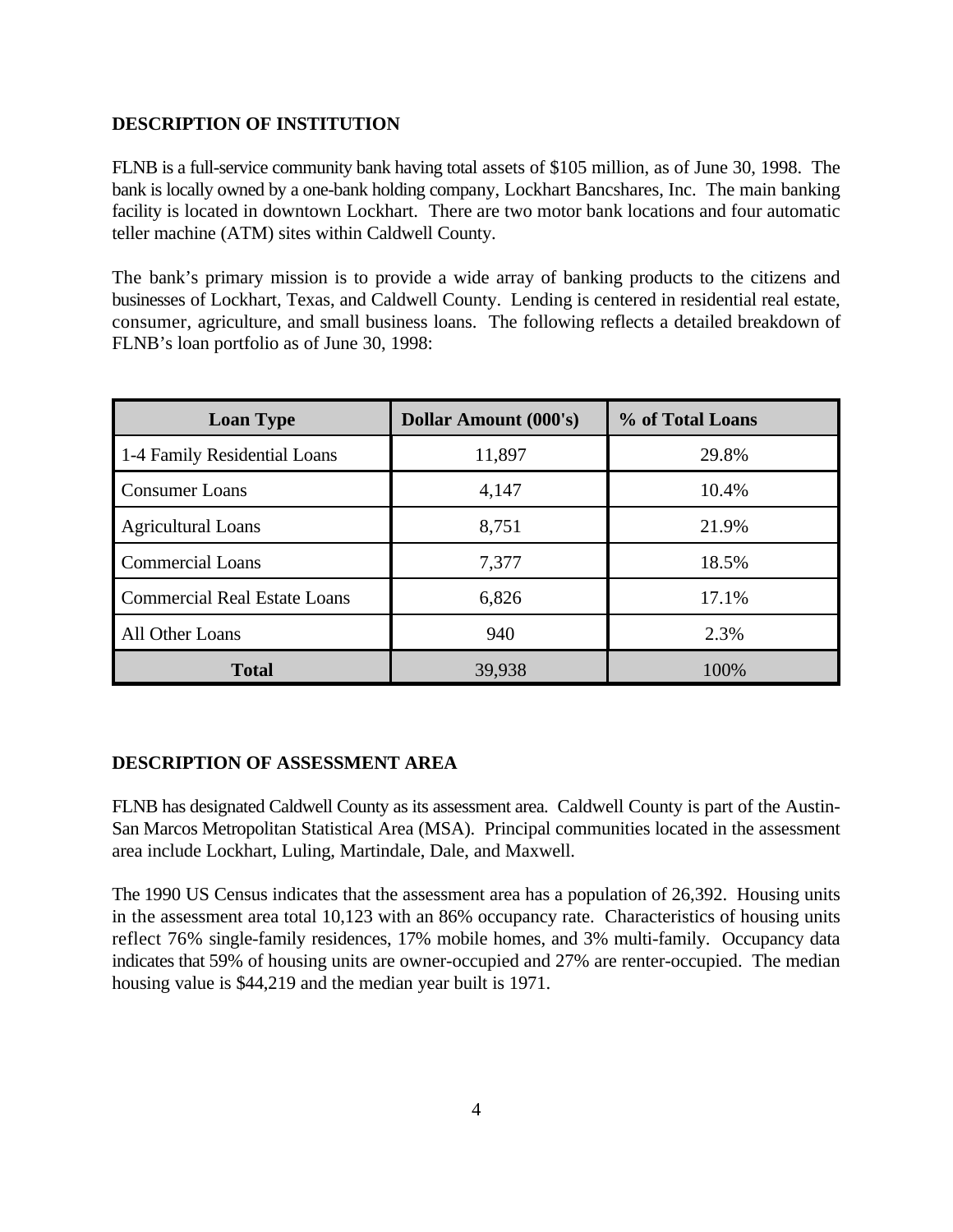The local economy is considered good, and future growth is anticipated to be slow but steady. Because of Lockhart's close proximity to Austin, Texas, employers are within commuting distance. Additional growth is also expected as a result of the relocation of the Austin Municipal Airport to the southeast quadrant.

Major employers in the assessment area include the local school district, several manufacturing companies, the city and county, and the local prison facility. Agriculture continues to play a vital role in the local economy with farming, ranching, and agricultural supply businesses providing local jobs and markets.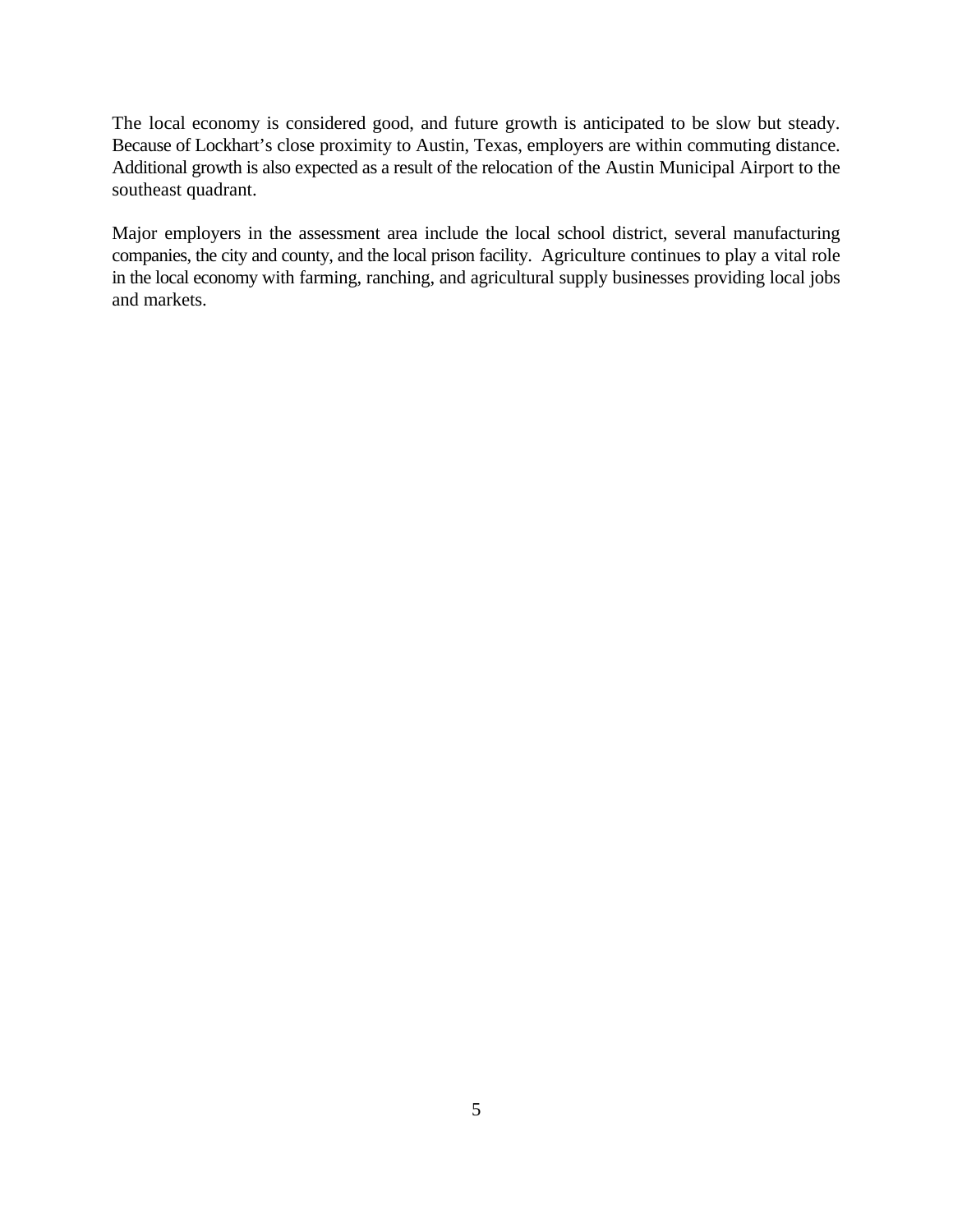# **CONCLUSIONS WITH RESPECT TO PERFORMANCE CRITERIA**

Management is performing in a satisfactory manner in meeting the credit needs of the bank's assessment area.

#### **Loan-to-Deposit Ratio**

FLNB's LTD ratio is reasonable and has steadily increased since the last evaluation dated February 16, 1995. However, the LTD ratio is below other banks with total assets of less than \$250 million in the area (peer). The bank's average LTD ratio since the last CRA examination is 34.8%.

As of March 31, 1998, LTD ratios for area peer banks ranged from 49.7% to 78.6%. FLNB's LTD ratio on March 31, 1998, is 35%. Updated information, as of June 30, 1998, indicates that FLNB's LTD ratio had increased to 41.5%. While the LTD ratio is below peer, FLNB originates a large volume of small consumer loans which effectively meets a need in the community, but has only a minimal impact on the LTD ratio.

#### **Lending in the Assessment Area**

A majority of the number of recent loans made are in the bank's assessment area. A sample of 67 consumer loans originated from March 1998 through July 1998 reflected that 84% of the total number of loans were originated within the assessment area. Additionally, a review of new commercial and agricultural loan relationships made during 1998 disclosed that approximately 71% of the relationships were also granted within the bank's assessment area.

#### **Lending to Borrowers of Different Incomes and to Businesses of Different Sizes**

FLNB's loan portfolio reflects an excellent distribution of loans to individuals with varying income levels and to businesses of different sizes. We reviewed a sample of real estate mortgages and consumer loans since our last evaluation. The results of the review are reflected in the table on the following page.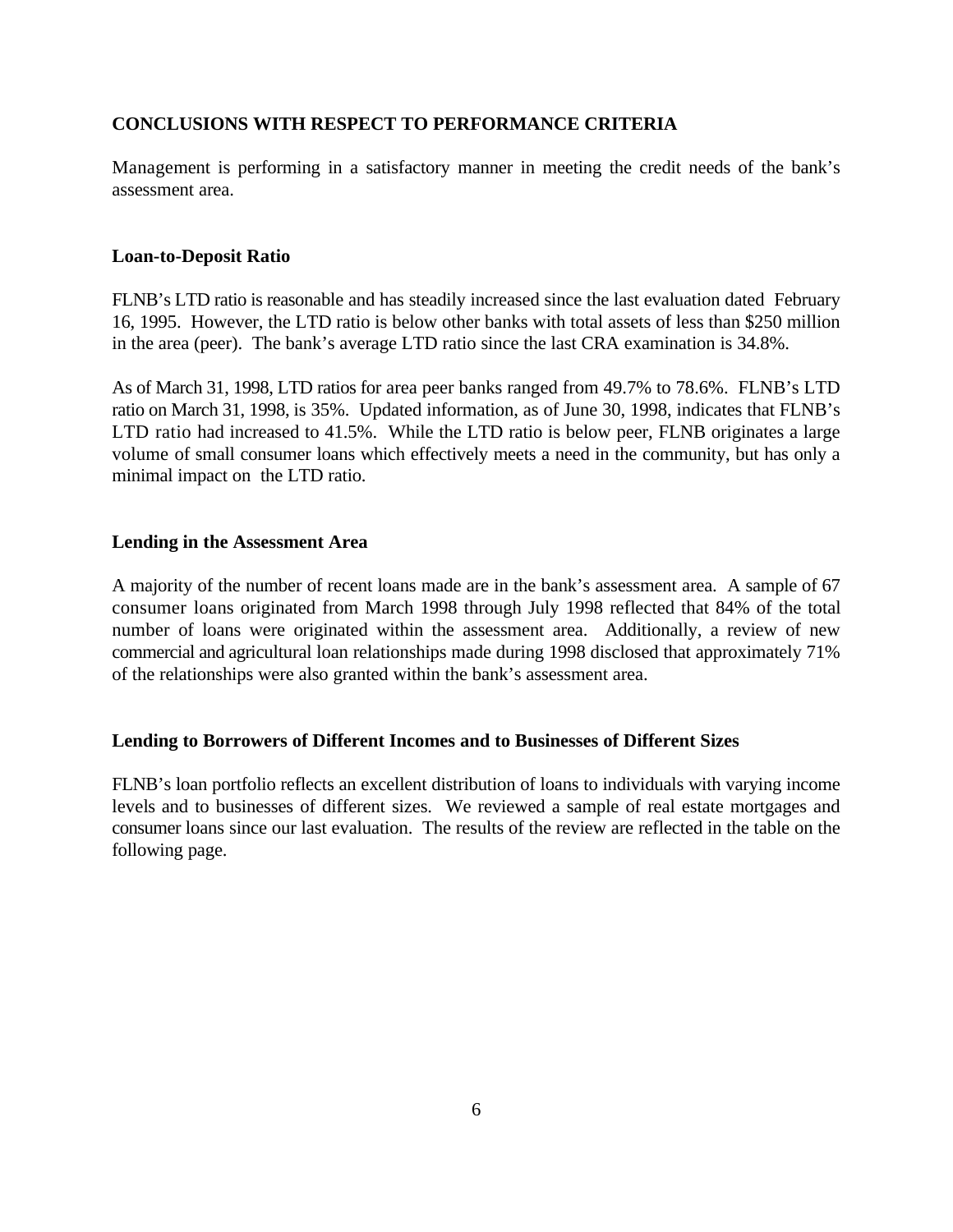| <b>Loan Sample Distribution by Income Group</b>      |                |                                          |                                                      |               |                                                    |               |                                                   |               |                                         |               |  |
|------------------------------------------------------|----------------|------------------------------------------|------------------------------------------------------|---------------|----------------------------------------------------|---------------|---------------------------------------------------|---------------|-----------------------------------------|---------------|--|
|                                                      |                | Low-<br><b>Income</b><br><b>Families</b> | <b>Moderate-</b><br><b>Income</b><br><b>Families</b> |               | <b>Middle-</b><br><b>Income</b><br><b>Families</b> |               | <b>Upper-</b><br><b>Income</b><br><b>Families</b> |               | <b>Total</b><br># of<br><b>Families</b> |               |  |
| <b>Area</b><br>Demographic<br><b>Characteristics</b> |                | 38%                                      |                                                      | 22%           | 23%                                                |               | 17%                                               |               | 100%                                    |               |  |
| # of Families                                        |                | 2,478                                    |                                                      | 1,473         |                                                    | 1,540         |                                                   | 1,143         |                                         | 6,634         |  |
| <b>Loan Type</b>                                     | #              | $\frac{0}{0}$                            | #                                                    | $\frac{0}{0}$ | #                                                  | $\frac{6}{9}$ | #                                                 | $\frac{6}{9}$ | #                                       | $\frac{0}{0}$ |  |
| <b>Consumer</b>                                      | 43             | 64                                       | 13                                                   | 20            | 10                                                 | 15            | $\mathbf{1}$                                      | $\mathbf{1}$  | 67                                      | 100           |  |
| <b>Residential</b>                                   | $\overline{2}$ | 6                                        | $\overline{4}$                                       | 12            | 13                                                 | 39            | 14                                                | 43            | 33                                      | 100           |  |
| <b>Total</b>                                         | 45             | 45%                                      | 17                                                   | 17%           | 23                                                 | 23%           | 15                                                | 15%           | 100                                     | 100%          |  |

We also sampled 19 commercial and 17 agricultural loans originating in 1998 to determine the distribution among businesses and farms of different income levels. Our analysis reflected a good dispersion of small business and small farm lending, with 90% of commercial loans and 95% of agricultural loans being granted to entities having gross revenues of less than \$1 million. Details of the review are reflected in the table below:

| <b>Lending to Businesses of Different Sizes</b> |                          |               |                  |               |               |               |                         |               |              |               |
|-------------------------------------------------|--------------------------|---------------|------------------|---------------|---------------|---------------|-------------------------|---------------|--------------|---------------|
| <b>Gross</b><br><b>Revenues</b> \$              | <b>Less Than</b><br>100M |               | $100M -$<br>250M |               | 250M -<br>1MM |               | <b>More Than</b><br>1MM |               | <b>Total</b> |               |
| <b>Loan Type</b>                                | #                        | $\frac{6}{6}$ | #                | $\frac{6}{6}$ | #             | $\frac{6}{6}$ | #                       | $\frac{6}{9}$ | #            | $\frac{6}{6}$ |
| <b>Commercial</b>                               |                          | 37            | 3                | 16            |               | 37            | $\overline{2}$          | 10            | 19           | 100           |
| <b>Agricultural</b>                             | 12                       | 71            | $\overline{4}$   | 24            |               |               |                         | 5             | 17           | 100           |